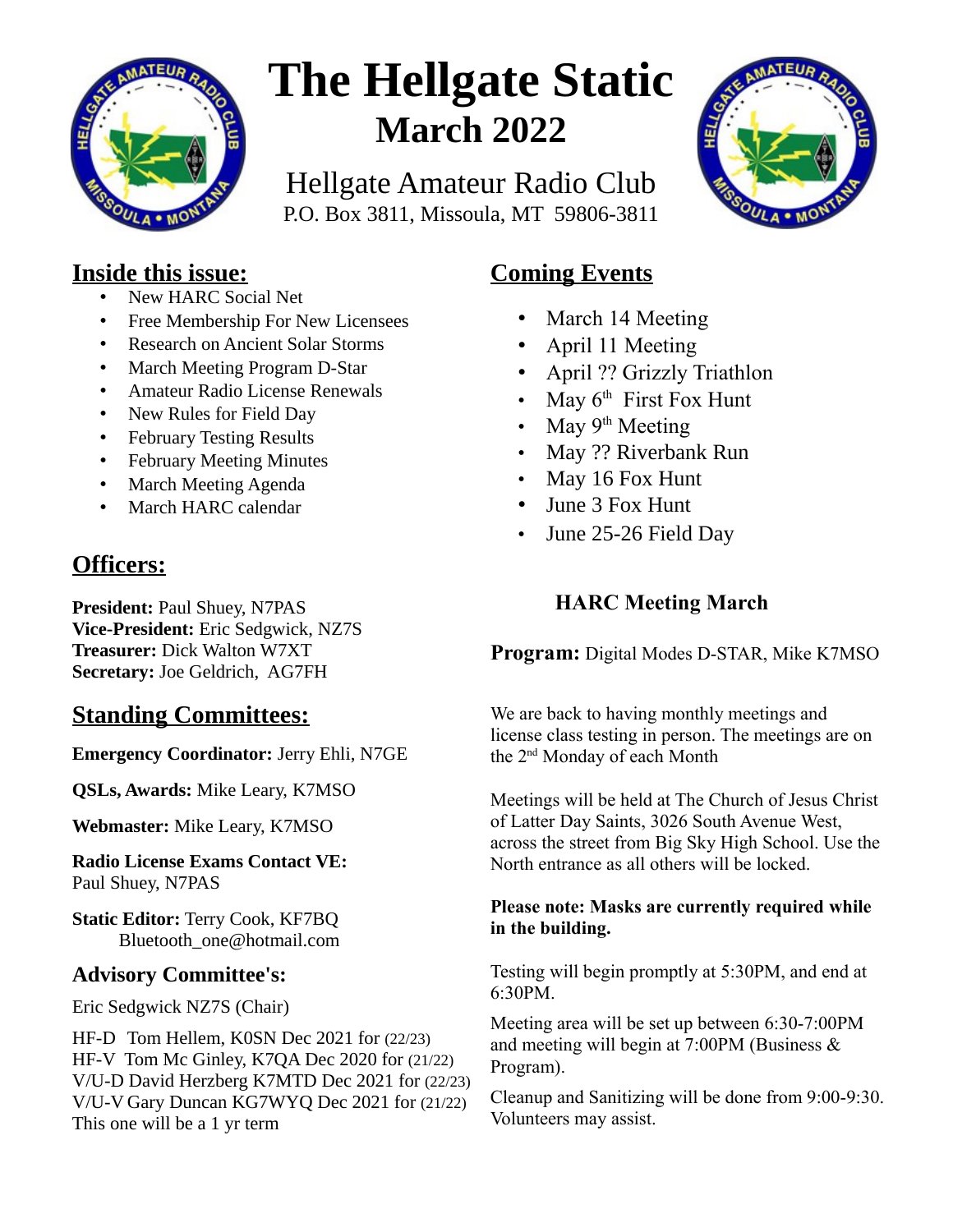#### **New 2 Meter Social Net**

#### From Dave K7MTD

With the blessing of the HARC, I would like to announce that starting this Saturday Feb 19 at 0900 local time, I will be hosting a new social net on HARC frequency of 147.04 MHz, + 600 Hz offset, no tone. This will be an informal net. You are invited to share with others what you are doing, what fun (and not so fun) projects you are working on, share information or ask questions about something you need help with or your latest trip to Tahiti. There are no hard rules other than the customary FCC rules that we must adhere to. Commentary is always welcome.

Check-ins will be a little different than the Wednesday night formal net. I will call for check-ins and will wait until 3-5 call signs are received. When checking in, just give me your call sign, name, and location. When several are received, I will acknowledge you and then call on you in the order they were received. I will give priority to mobile stations. Typically you will have one time slot to say your piece, unless you have questions. It is not meant to be a ragchew with net control. Re-checks will be taken if you have additional comments or questions that may come up on the net.

This net is open to any licensed amateur radio operator in range of the repeater.

Of course if anyone has any emergency traffic please do not hesitate to break in at any time.

I will also share the general guide-lines of the net in the preamble. If you have comments or questions.

Thank you and I hope to hear from you Saturday.

Dave K7MTD

#### **Year Free Membership Offered To Newly Licensed Missoula Area Amateur Operators**

At The February meeting, a motion was passed, to offer a 1 year free membership to the Hellgate Amateur Radio Club, for any newly licensed amateur radio operator in the Missoula area. The free membership would begin on the day that the operators receives his or her call sign. After the 1<sup>st</sup> year, dues will be pro-rated for the remainder of the second year.

We would like to welcome all new Missoula area amateur radio operators to our club. It is a great place to learn and to find answers to your questions, and to have fun while providing a public service to our community.

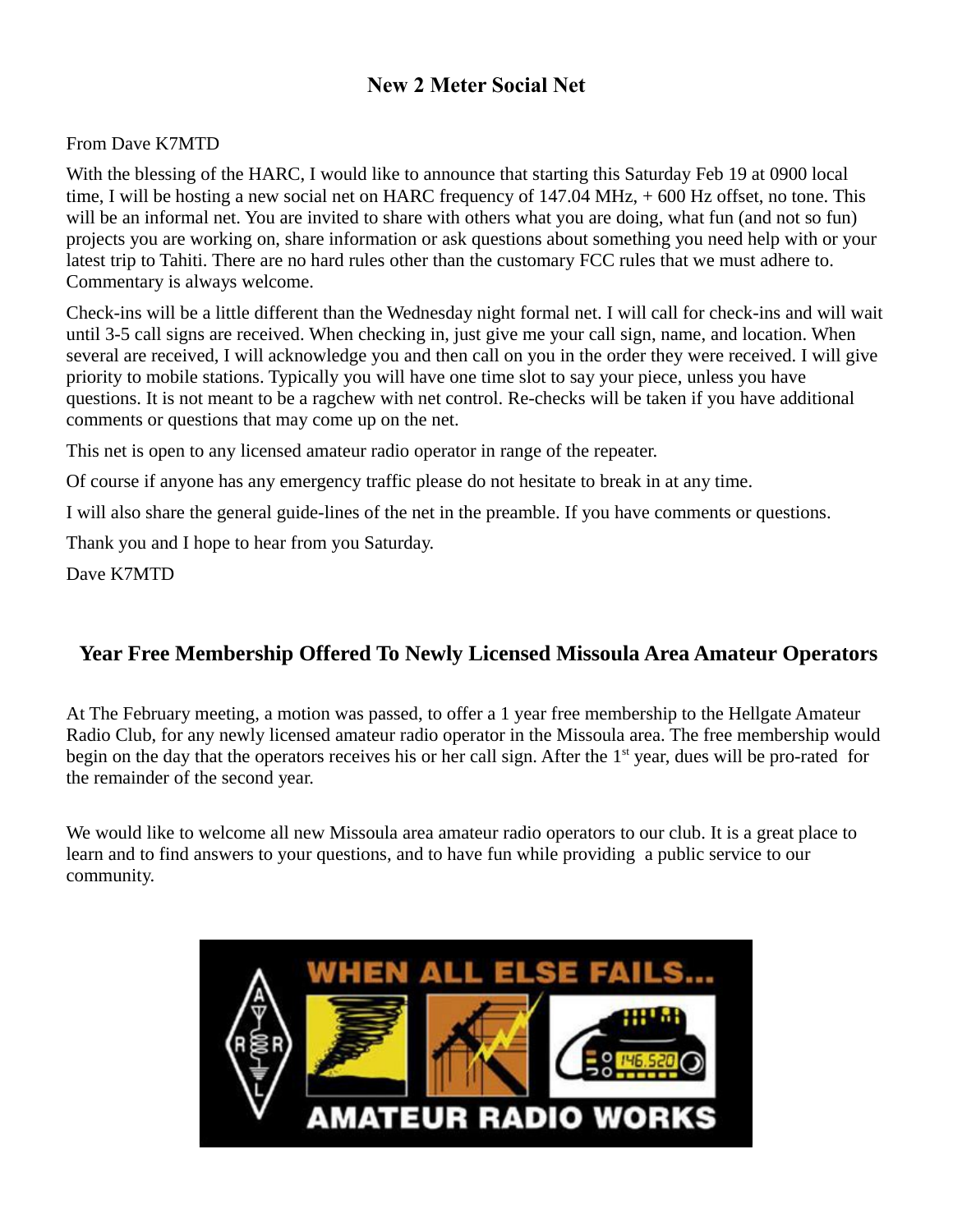#### **Research on Ancient Massive Solar Storms Suggest a Need to Prepare for the Next Ones**

#### 02/02/2022 ARRL News

Numerous powerful X-class solar flares occurred last fall as Solar Cycle 25 activity picked up. Jon Jones, N0JK, covered the event in his *QST* column, "The World Above 50 MHz," in the February issue, and he pointed out, "More powerful flares than these have taken place, such as the Carrington Event of 1859, during which aurora was seen in the South Pacific and in Cuba, and it sparked electrical fires."

Similar events took place in the 20th century, but, as Jones notes, scientists are researching spectacular solar storms that took place as early as 7176 BC and in 5259 BC. The huge solar flare some 9,200 years ago has convinced researchers that we are not ready for the next one, and our modern technology would take a major hit.

"Also worrisome is that Earth may have narrowly dodged a 'Carrington-level event' in 2012," Jones said. Daniel Baker of the University of Colorado — speaking at a NOAA Space Weather Workshop — said, "If it had hit, we would still be picking up the pieces."

Jones said his reading has led him to conclude that these solar superstorms occur more frequently than people think. "As more ice cores and tree rings are sampled, scientists are finding there have been more of these [major solar storms]," he said.

In his February column, Jones cited a 2013 Royal Academy of Engineering report that discussed the risks of a Carrington-level event.

"An extreme space weather event, or solar superstorm, is one of a number of potentially high-impact, but low-probability natural hazards," said Paul Cannon, a Royal Academy of Engineering fellow and chair of the study working group that developed the report. "Extreme space weather [can have] impacts on engineered systems and infrastructure."

Cannon said the hazard and risks of extreme space weather on the electricity grid, satellites, and air passenger safety had not previously been critically assessed. His group's report attempts to address that omission.

The *Live Science* article, "Ancient solar storm smashed Earth at the wrong part of the sun's cycle — and scientists are concerned," cites a study, "Cosmogenic radionuclides reveal an extreme solar particle storm near a solar minimum 9125 years BP." Study co-author Raimund Muscheler, a geology researcher at Lund University in Sweden, said, "These enormous storms are currently not sufficiently included in risk assessments. It is of the utmost importance to analyze what these events could mean for today's technology and how we can protect ourselves."

"A Carrington Event taking place today could destroy orbiting satellites, disrupt GPS, and damage undersea cables and internet infrastructure on the ground," Jones said in his *QST* column. "An event in 775 AD was believed to have been 100 times stronger than the Carrington Event."

#### **March Meeting Program**

At the March 14<sup>th</sup> meeting Mike Leary K7MSO will present a short program about D-Star digital mode. Digital Smart Technologies for Amateur Radio, is an open standard digital communication protocol established by JARL and adopted by several amateur radio manufacturers. D-star can be used on HF, VHF and UHF in several modes. It is one of the digital modes being considered for a local repeater.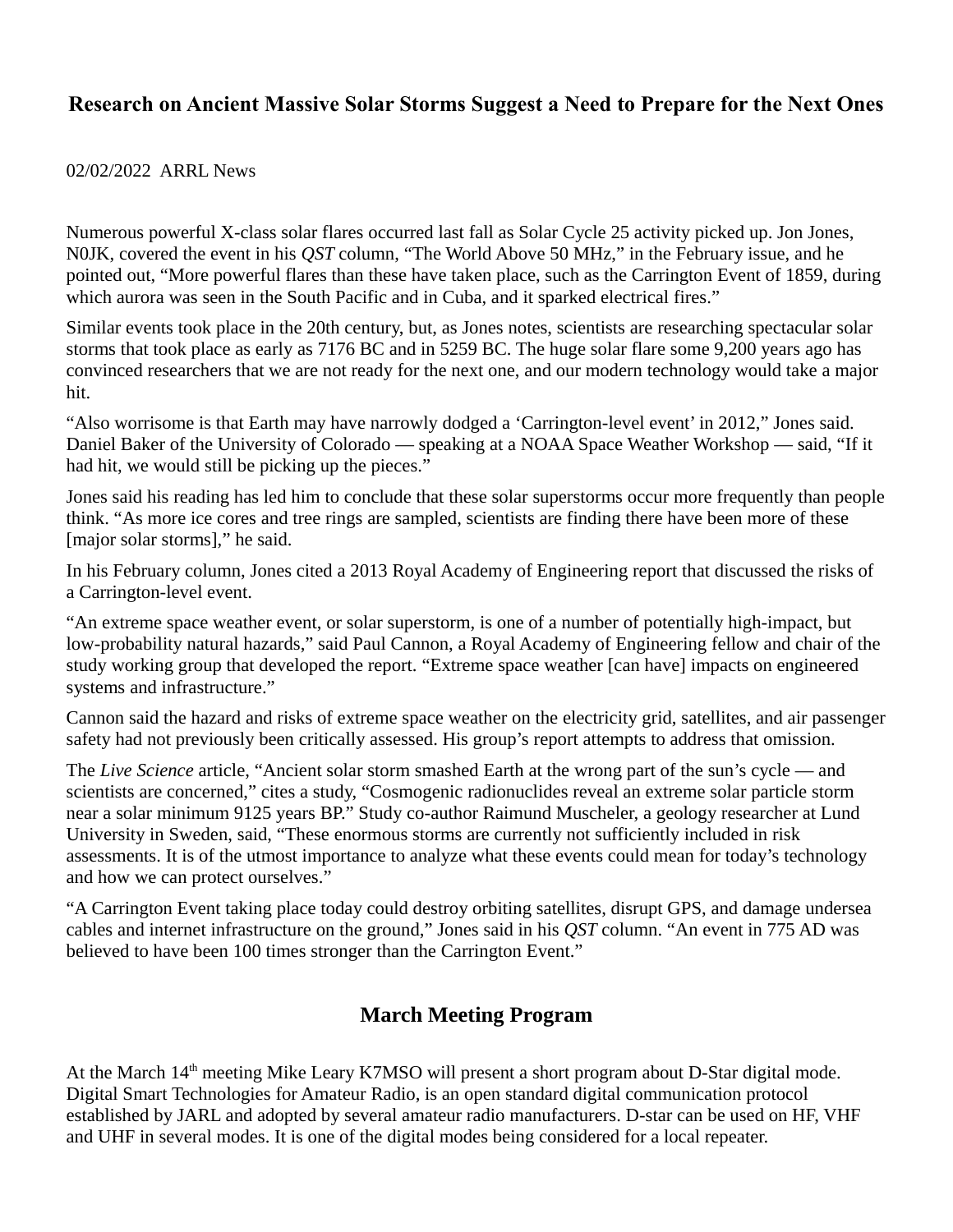#### **Check Your License Renewal Date**

You can renew your license up to 90 days prior to its expiration. The FCC is expected to enact the new \$ 35 license / renewal fee sometime this year. An early renewal might save you fro having to pay a renewal fee.

#### **Filing Renewal Electronically using the Universal Licensing System**

Renew your license through the Universal Licensing System (ULS) at any time within 90 days of the expiration date for the license and up to two years after the license expires.

To renew, go to the ULS Home, select Online Filing, and follow the instructions below.

- 1. Login to the ULS License Manager with your FCC Registration Number (FRN).
- 2. From your License At A Glance page, choose the Renew link in the right hand menu called Work on this License. When your license is within the renewal period of 90 days before the expiration date until the expiration date, or within the 2 year grace period allowed there after the Renew link will appear. If your license is not eligible for renewal the link will not appear.
- 3. On the Select Updates page, review the licensee information displayed beneath the table of license information. If any of the data is missing or out of date you must update it. Click on the box to the left of the Licensee Information heading to insert a checkbox and select it.
- 4. When ready click Continue.
- 5. Answer the questions on the Applicant Questions page, and click Continue when ready.
- 6. On the Licensee Information page, review and update all of your licensee information. Make any corrections that are necessary.
- 7. On the Summary page review the information you have entered. If you wish to make additional changes, click the Edit button next to the section of your application you wish to Edit. You will be able to return to that page of the application. Make the desired change and select the Return to Summary button.
- 8. When ready to submit your update to the Commission, choose the Continue to Certify button.
- 9. After reading the certification, enter your first and last names in the boxes at the bottom of the page. You MUST sign the application. When finished choose the Submit Application button.
- 10.From the ULS Confirmation screen, we recommend you print a copy of your application and/or the Confirmation screen itself from your web browser.

Note: The address and contact information you have entered in CORES registration will not be automatically associated with your licenses. To change the address or other contact information on your license, you must update your information in ULS.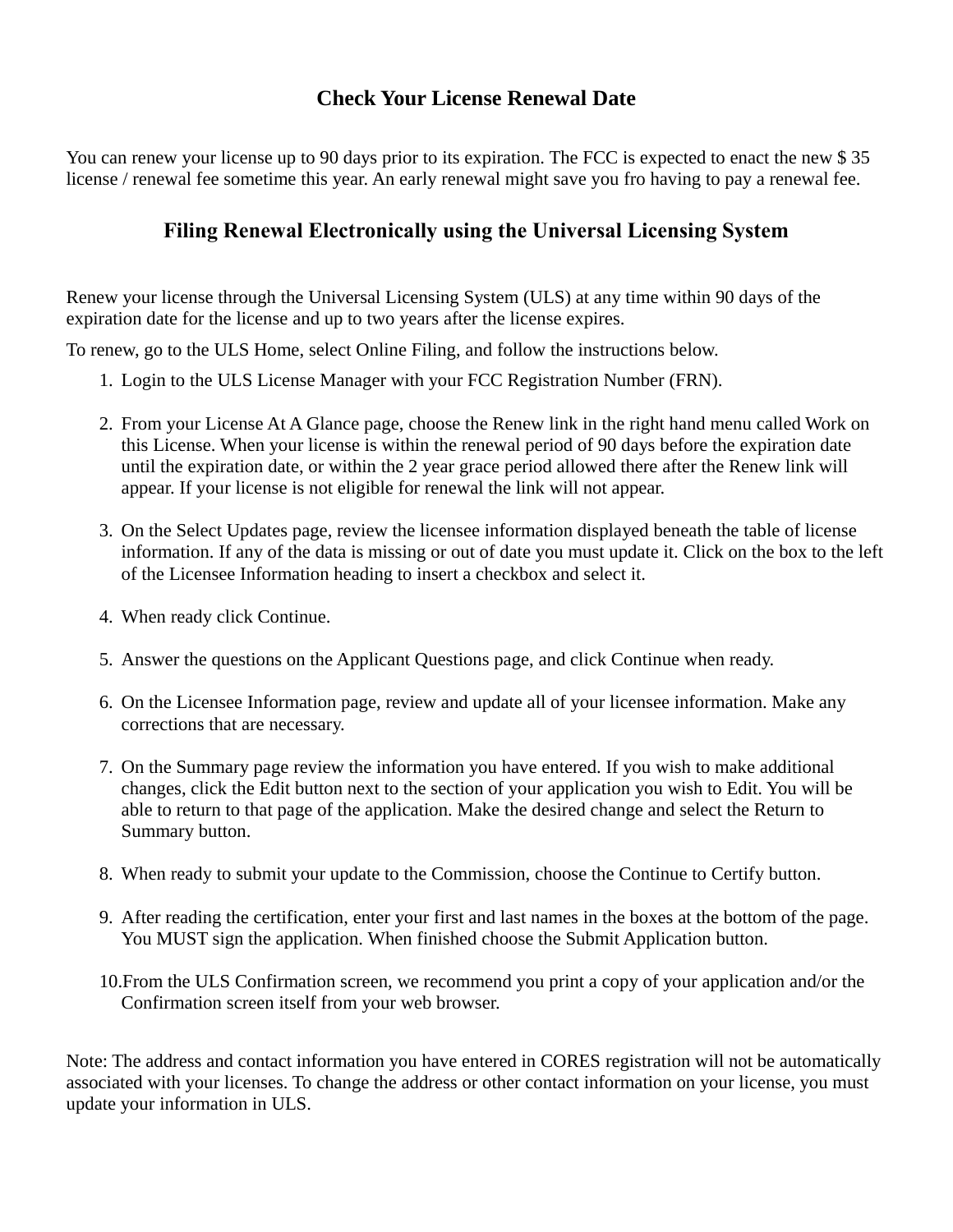#### **Some New Rules Going into Effect this Year for ARRL Field Day**

#### **02/09/2022 ARRL News**

After taking a few detours over the past couple of years due to the COVID-19 pandemic, ARRL Field Day rules are being updated starting this summer. ARRL conducted a Field Day community survey with invitations propagated far and wide, and direct emails sent to more than 15,000 individuals and ARRLaffiliated clubs. After sorting through, reviewing, and discussing the survey results, the ARRL Programs and Services Committee recommended a number of rule changes for ARRL Field Day, which will take place this year over the June 25 – 26 weekend.

Starting this year, the maximum PEP output for a transmitter used by anyone submitting a Field Day log will be 100 W. The power multiplier of 2 will remain in place, and the high-power category will be removed from the rules. Until this year, the maximum low-power limit had been 150 W for most ARRL-sponsored operating events. The power multiplier will remain at 5 for QRP participants running a maximum of 5 W or less. As previously announced, 100 W is now the low-power category limit for all ARRL and IARU HF Contests, effective January 1, 2022.

A couple of changes instituted initially as accommodations for the COVID-19 pandemic will remain. Class D (Home) stations will continue to be able to earn points for contacts with other Class D stations. The club aggregate scoring change initiated in 2020 as a temporary measure will become part of the permanent rules. In the aggregate scoring plan, the scores of individual stations are combined under the score of a single club.

Another change, involving Rule 7.3.2 Media Publicity, has been modified. Rules to date have offered 100 bonus points for attempting to obtain publicity and demonstrating same. With the ease of posting via Facebook, Twitter, Instagram, and various other media websites, Field Day participants will now be required to obtain publicity, not just try to do so. Any combination of bona fide media hits would qualify for the bonus points. For example, posting the details of your upcoming or ongoing Field Day activity, or your Field Day results, on a club or news media site, on Facebook, or via Twitter and Instagram would meet the bonus criteria. Photos and videos are encouraged as part of media posts.

#### **University Mountain DMR Repeater**

**Repeater particulars:** 448.9 MHz, minus 5 MHz offset

DMR admission: Color Code 1

DMR Radio ID: [313003](https://brandmeister.network/?page=repeater&id=313003)

#### **Location:**

1.5 miles east of Missoula, on University Mountain. Site sits high above I-90, looking down on East Missoula, with a great view of the Missoula Valley. 5404 feet above sea level.

The University Mountain DMR repeater is owned and maintained by the Mac Pass Repeater Group.

#### **Static talk groups:**

#### Time Slot 1

[31302 MPRG2,](https://wiki.brandmeister.network/index.php/TalkGroup/31302)

[31303 BGV,](https://wiki.brandmeister.network/index.php/TalkGroup/31303)

[8 MPRG Cluster](https://wiki.brandmeister.network/index.php/TalkGroup/8)

[3130 Montana Statewide](https://wiki.brandmeister.network/index.php/TalkGroup/3130) *Saturday only* 7PM to 8PM

Time Slot 2

[31301 MPRG1](https://wiki.brandmeister.network/index.php/TalkGroup/31301) Mac Pass Repeater Group

#### **Dynamic talk groups:**

Time Slot 1 All BrandMeister talk groups Time Slot 2 PLEASE DO NOT USE TIME SLOT 2 for dynamic talk groups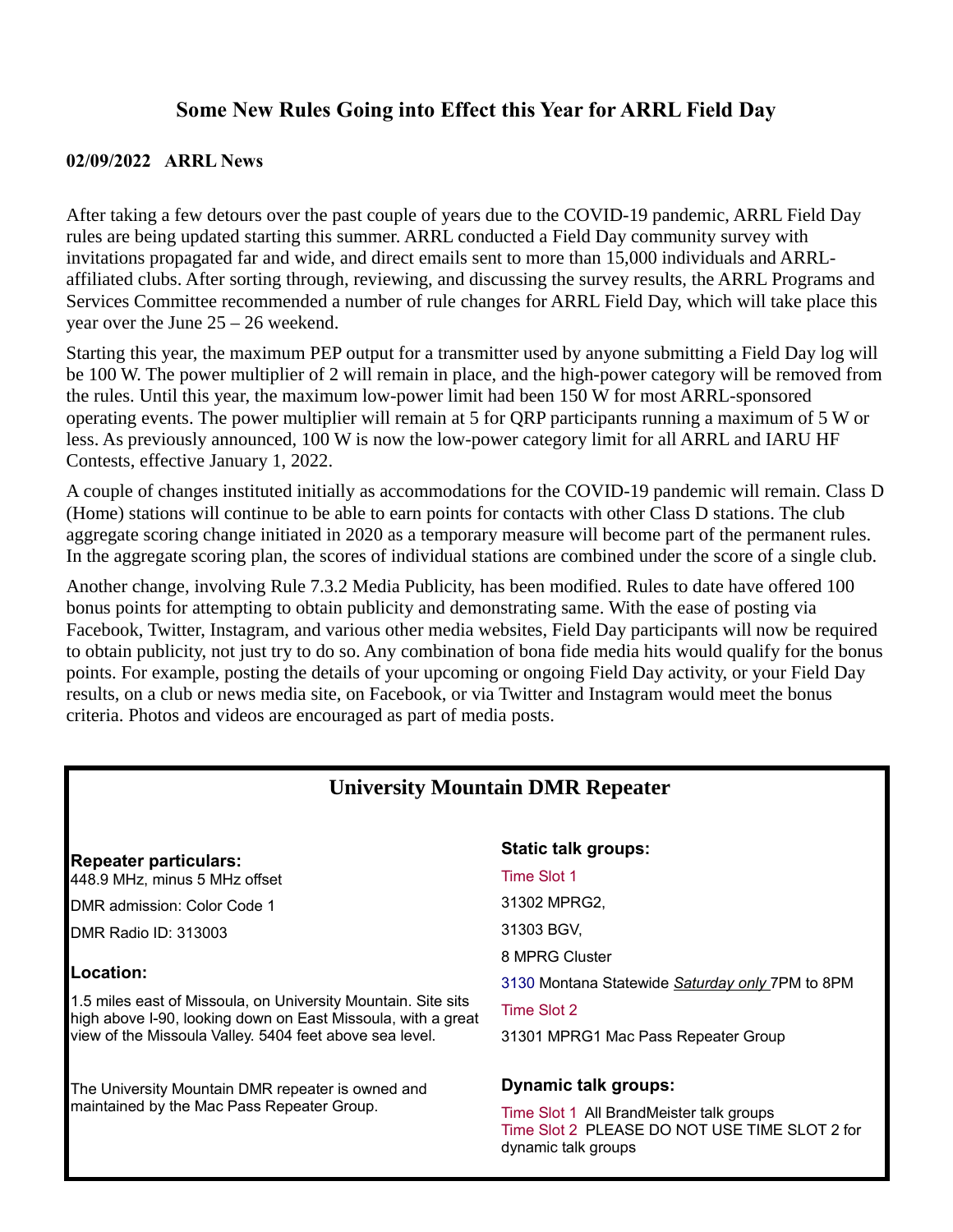#### **Testing Results For February 2022**

Congratulations to James Bosshardt, who passed his Technician exam, his Callsign is KK7DTD, and also to Tom McCall upgrading to a General class, he has a new vanity call sign K2TRM.

#### **February 2022 Meeting Minutes**

**Attendance:** Joe Geldrich AG7FH, Paul Shuey, N7PAS, Jerri Shuey N7JGS, Doug Hemphill KC7BOG, Terry Cook KF7BQ, David Herzberg K7MTB, Gary Duncan KG7WYQ, Aaron Nelson N7BIO, Bill Reese KJ7PCR, Sandra Pond KF7GZR, Dean Pond N7DLP, Mike Leary K7MSO, Mike Hiscock K5MH, Tom Hellem K0SN, Eric Sedgwick NZ7S, Tom McGinley K7QA, Dick Walton W7XT, Visitor Jeff Reeder

The meeting was called to order by President Paul N7PAS at 7:05 PM.

Paul N7PAS requested that the Static come out the last full week of the month.

Motion to approve the minutes from the last meeting was approved.

Repeater Committee: Tabled the motion to replace the 147.04 repeater at this time.

Treasurer report: Dick W7XT, reports that \$203.08 was paid to Paul for the projector. Tom H. sold equipment for \$44.34. Dick made a motion to pay him for \$40.00 to the IRS and \$20.00 to the Montana Secretary of State. Sandra  $2<sup>nd</sup>$  the motion, motion passed.

Paul made a motion for 1 year free membership to newly licensed people with no voting at meetings, Gary 2<sup>nd</sup>. After much discussion Paul made another motion for free 1 year membership for newly licensed personnel from the time of receiving their call sign, then pay discounted by month for the remainder of the 2<sup>nd</sup> year. They will be able to participate as a full member. They will be deemed as members in good standing if attending at least 4 meetings within their year. Dean 2nd the motion, motion passed.

David K7MDT requested that the club start a Social Net on Sat. morning at 9 AM on the 147.04 repeater. Several members thought that was a good idea and will start this Sat.

Arron N7BIO gave an informative presentation on Digital Mobile Radio, including a demonstration of local and worldwide contacts.

Meeting closed at 8:45 PM.

Sec. Joe Geldrich

#### **March Wednesday Night VHF Net Control**

- 02 Mar Jerri N7JGS / Aaron N7BIO
- 09 Mar Aaron N7BIO / Eric NZ7S
- 16 Mar Eric NZ7S / Mike K7MSO
- 23 Mar Mike K7MSO / Paul N7PAS
- 30 Mar Paul N7PAS /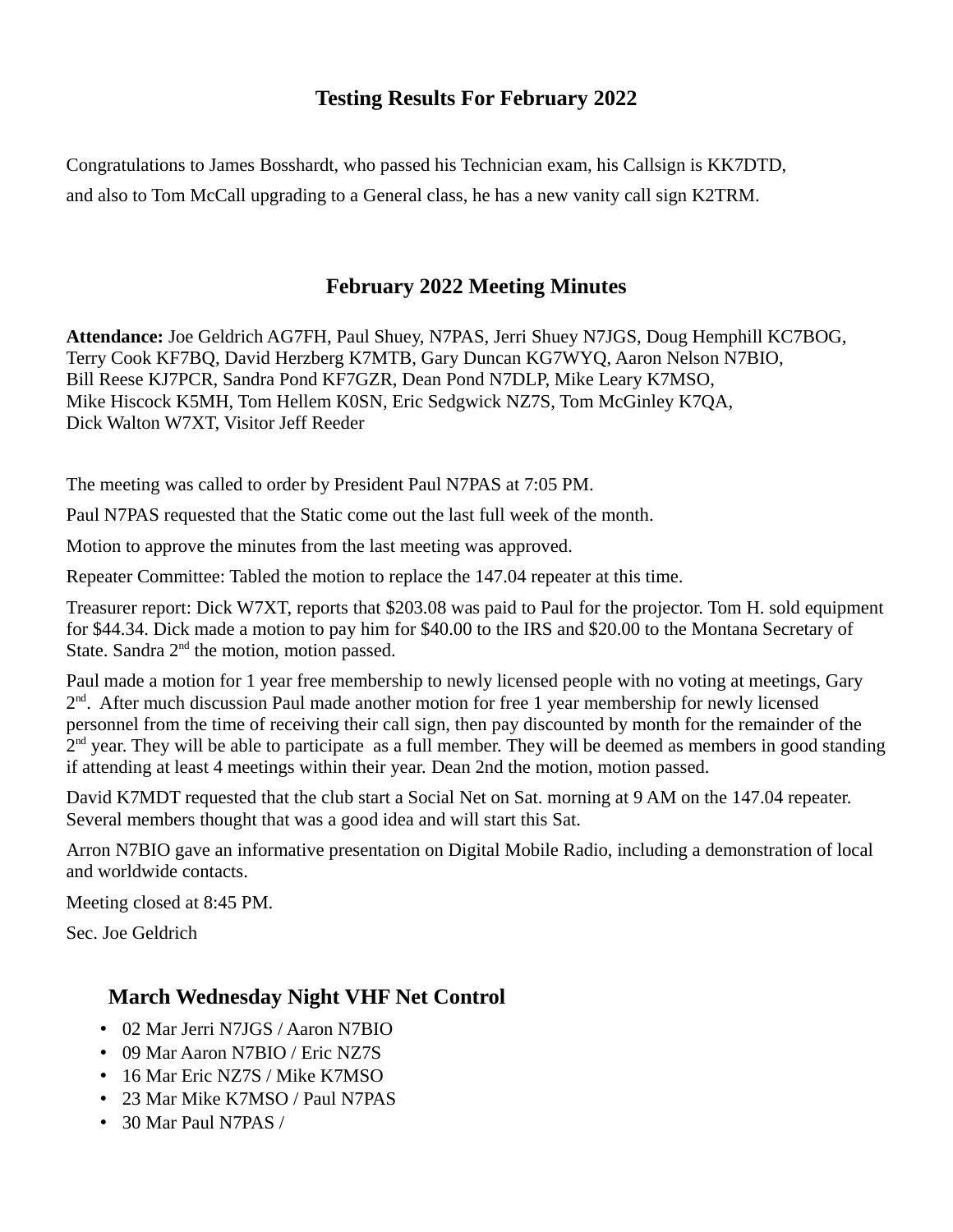## **HELLGATE AMATEUR RADIO CLUB**

**AGENDA** – 14 Mar 2022 meeting

| Introductions.                                                                                                                                                                                                                                                                                                                                                                                                                                                     | Make sure you sign the attendance sheet |         |                                                           |  |  |  |  |  |  |
|--------------------------------------------------------------------------------------------------------------------------------------------------------------------------------------------------------------------------------------------------------------------------------------------------------------------------------------------------------------------------------------------------------------------------------------------------------------------|-----------------------------------------|---------|-----------------------------------------------------------|--|--|--|--|--|--|
| Approval of last meeting minutes:                                                                                                                                                                                                                                                                                                                                                                                                                                  |                                         |         | $1^{St}$ 2 <sup>nd</sup> Discussion P/F/T                 |  |  |  |  |  |  |
|                                                                                                                                                                                                                                                                                                                                                                                                                                                                    |                                         |         |                                                           |  |  |  |  |  |  |
| Repeater Advisory Committee Report: Discussion on Digital Repeater–Tabled for more info.                                                                                                                                                                                                                                                                                                                                                                           |                                         |         |                                                           |  |  |  |  |  |  |
|                                                                                                                                                                                                                                                                                                                                                                                                                                                                    |                                         |         | Discussion P/F/T                                          |  |  |  |  |  |  |
| 14 Mar - Meeting<br>9 May - Meeting<br>?? May - Riverbank Run<br>11 Apr - Meeting<br>16 May - Fox Hunt<br>?? Apr - Grizzly Triathlon<br>3 Jun - Fox Hunt<br>6 May $-$ Fox Hunt $-$ 1 st<br><b>HARC Discussion List</b><br>1. Special meetings for learning about soldering, kit building, antenna's, or other interests,<br>2. Training programs for Emergency Response Communications, Go Kits, etc.<br>3. How about an updated preamble for Wednesday night net. |                                         |         |                                                           |  |  |  |  |  |  |
|                                                                                                                                                                                                                                                                                                                                                                                                                                                                    |                                         |         |                                                           |  |  |  |  |  |  |
| <b>VHF Net NCS assignments:</b><br>Mar. 2 N7JGS<br>Backup N7BIO<br>Mar. 9 N7BIO<br>Backup NZ7S<br>Mar. 16 NZ7S<br>Mar. 23 K7MSO<br><b>Backup N7PAS</b><br>Mar. 30 N7PAS<br><b>Backup</b>                                                                                                                                                                                                                                                                           | Backup K7MSO                            | Apr. 20 | <b>Backup</b><br><b>Backup</b><br>Backup<br><b>Backup</b> |  |  |  |  |  |  |
| Program: Using Digital Operation - DStar. (K7MSO-Mike)                                                                                                                                                                                                                                                                                                                                                                                                             |                                         |         |                                                           |  |  |  |  |  |  |
| Good and Welfare.<br>1. Membership Drive-Year Long                                                                                                                                                                                                                                                                                                                                                                                                                 |                                         |         |                                                           |  |  |  |  |  |  |
| *** Next Club meeting: March 14.<br>$1^{St}$<br>2 <sup>nd</sup><br>P/F/T<br>Adjournment:                                                                                                                                                                                                                                                                                                                                                                           |                                         |         |                                                           |  |  |  |  |  |  |